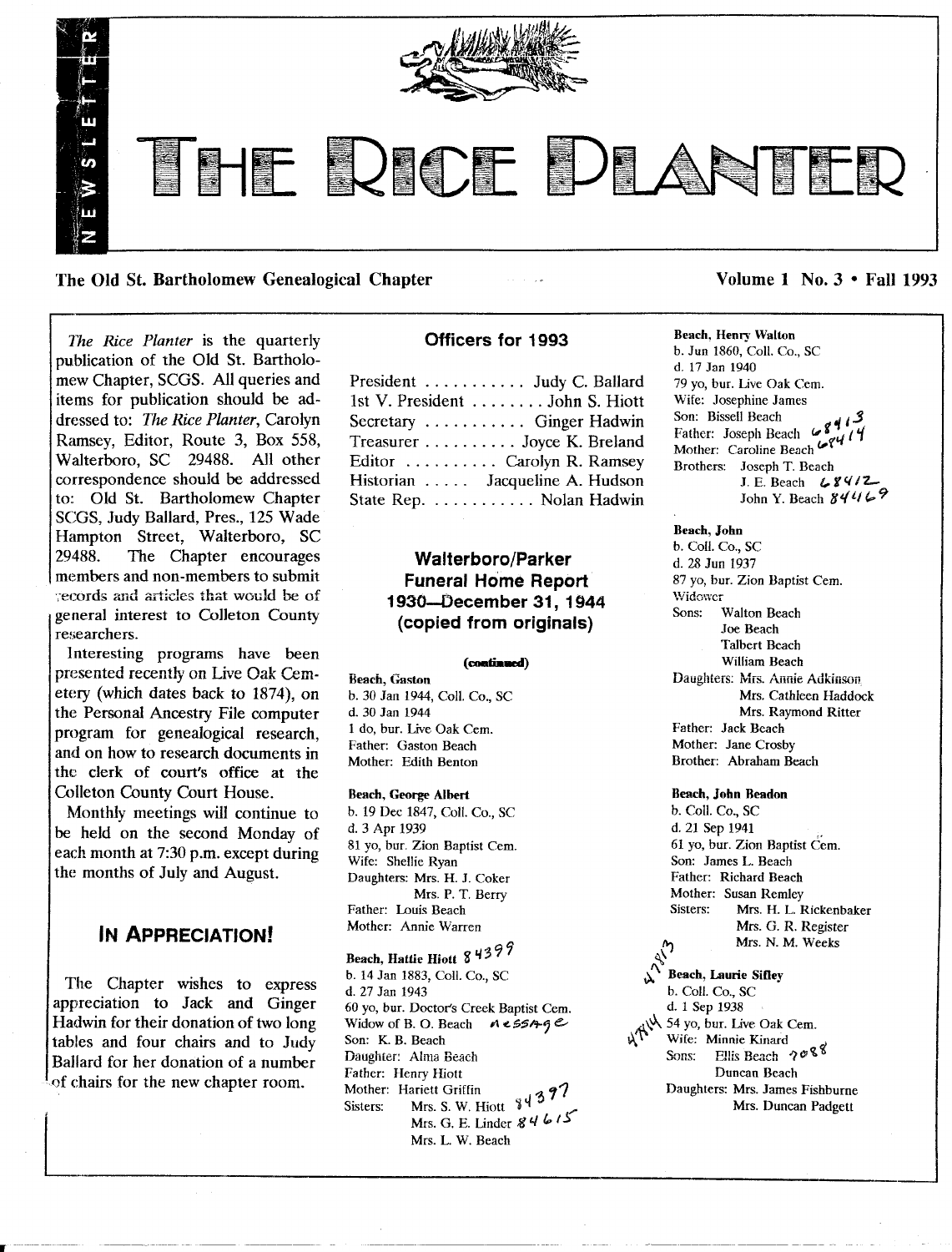# The Old St. Bartholomew Genealogical Chapter Volume 1 No. 3 . Fall 1993

Father: Austin C. Beach Mother: Anna Utsey Brothers: A. K. Beach J. W. Beach A. W. Beach M. W. Beach A. Y. Beach Sisters: Mrs. Lucas Black Mollie Beach

#### Beach, Lonnie

b. Call. Co., SC d. 18 May 1931 45 yo, bur. Doctor's Creek Baptist Cem. Father: Arch Beach Mother: Frances Hiott Brother: Barney Beach

#### Beach, Lovie

b. Call. Co., SC d. 19 Jun  $1942 \cdot$ 77 yo, bur. Zion Baptist Cem. Widow of B. N. Beach Sons: L. E. Beach Clyde A. Beach Daughters: Mrs. J. M. Camel Mrs. J. E. Gatch Mrs. E. L. Gatch Mrs. Claudia L. Wilham Father: Clannie Beach Mother: Elvira Carter Brother: W. A. Beach

#### Beach, Madison Lee

b. 20 Aug 1934, Call. Co., SC d. 9 Jul 1941 7 yo, bur. Ebenezer Methodist Cern. Father: W. M. Beach Mother: Irene Ritter Brothers: William Ralph Beach Johnny Merrill Beach Charles Harold Beach Sister: Lois Celeste Beach

Beach, Mae Martin b. Coll. Co., SC  $\pi \rightarrow$  1900 d. 18 Jun 1936 36 yo, bur. Tabor Methodist Cem.  $\mathbf{S}^{(1)}$  Husband: Charlie Beach q q (16 Son: Augusta Sid Beach<br>q q (16 Son: Augusta Sid Beach Daughters: Rumell Beach  $98467$ <br>Cleo Beach  $98467$ <br>Dave Beach could be Cleo Beach 1777 Father: Gussie Marti Brothers: Foy Martin  $q\ddot{q}$ Glenn Martin 18055 Henry Martin  $9\%$ <sub>0</sub> 5<sup>4</sup> Sisters: .Eunice Martin  $280$  (2) Mrs. G. C. Ross  $78053$ 

 $\sqrt{\Omega}$ Beach, Netha Sharon Ann b. Feb 1943, Coll. Co., SC d. 22 Oct 1943 8 mo, bur. Zion Baptist Cem. Father: Laurie Beach Mother: Elizabeth Garris Brothers: Robert Beach Douglas Beach Paul Beach

Gene Beach Sister: Mary Louise Beach

## Beach, Susan L. **Lemley**

b. 11 Aug 1848, Coll. Co., SC d. 21 Mar 1934 85 yo, bur. Zion Baptist Cern. Widow Sons: J. K. Beach R. L. Beach J. B. Beach Daughters: Mrs. H. L. Rickenbaker Mrs. N. M. Weeks Mrs. G. R. Register Father: John Remley Mother: Mahaly Simmons

#### Beach, Wilhemina

b. Call. Co., SC d. 10 Jun 1944 61 yo, bur. Mt. Carmel Methodist Cern. Widow bolphus Beach Sons: Dan F. Beach Terry Beach Father: Henry Crosby Mother: Eugenia Smoak Brothers: Harvey Crosby Melvin Crosby Jessie Crosby Sister: Mrs. Wesley Robertson

#### Beach, Willie

b. Call. Co., SC d. 5 Jul 1942 88 yo, bur. Evergreen Christian Cern. Widower Father: Clannie Beach Mother: Elvira Carter

#### Beach, Willie Fay "Bub"

b. Coli. Co., SC d. 19 Jul 1942 33 yo, bur. Mt. Carmel Methodist Cem. Wife: Ann Qusinberry Sons: Laurence Elwood Beach Jimmie Beach Father: Dolphus Beach Mother: Wilhemina Crosby Brothers: Terry Beach Fannie Beach

Beckett, Baby Boy b. 24 Mar 1943, Walterboro, SC d. 24 Mar 1943 bur. Pine Grove Baptist Cem.

Father: W. L. Beckett Mother: Ola Benton

#### Beckett. Ida

b. Clarendon Co., SC d. 6 Oct 1933 35 yo, bur. Zion Baptist Cern. Husband: W. L. Beckett Son: Rudolph Beckett Daughter: Jessie Bell Beckett Father: Mr. Cobie Mother: Miss James Brother: Harmon Cobie Sisters: Mrs. L. N. Hiott Mrs. J. B. Gaskins

#### Beckett, Olar Marie Benton

b. 21 Aug 1907, Call. Co., SC d. 24 Mar 1943 35 yo, bur. Pine Grove Baptist Cern. Husband: W. L. Beckett Father: Harmon Benton Mother: Ethel Rosalie Hudson Brothers: D. B. Benton Harris O. Benton B. G. Benton

#### Behling, Dennis

b. Coil. Co., SC d. 9 Jun 1933 bur. Lovely Hill Cem. Wife: Ivey Behling Father: Mose Behling Mother: Charlotte Williams

### Behling, William

b. Call. Co., SC d. 22 Sep 1932 63 yo, bur. Behling Cern. Wife: Maggie Behling Father: Mose Behling Mother: Charlotte?

Belzer, James Edward b. Hampt. Co., SC d. 13 Mar 1931 65 yo, bur. Gooding Cern. Wife: Mary Alice Elizabeth Belzer Sons: Rufus Belzer Murray Belzer James Belzer Daughters: Mrs. C. A. Summerlin Pattie Belzer Mrs. Claud Ballard Father: Ed Belzer Mother: Mary Gooding

#### Bell, Fannie Spell b. Dorch. Co., SC

d. 21 May 1937 54 yo, bur. Spell Cern. Husband: J. R. Bell Sons: Roy Bell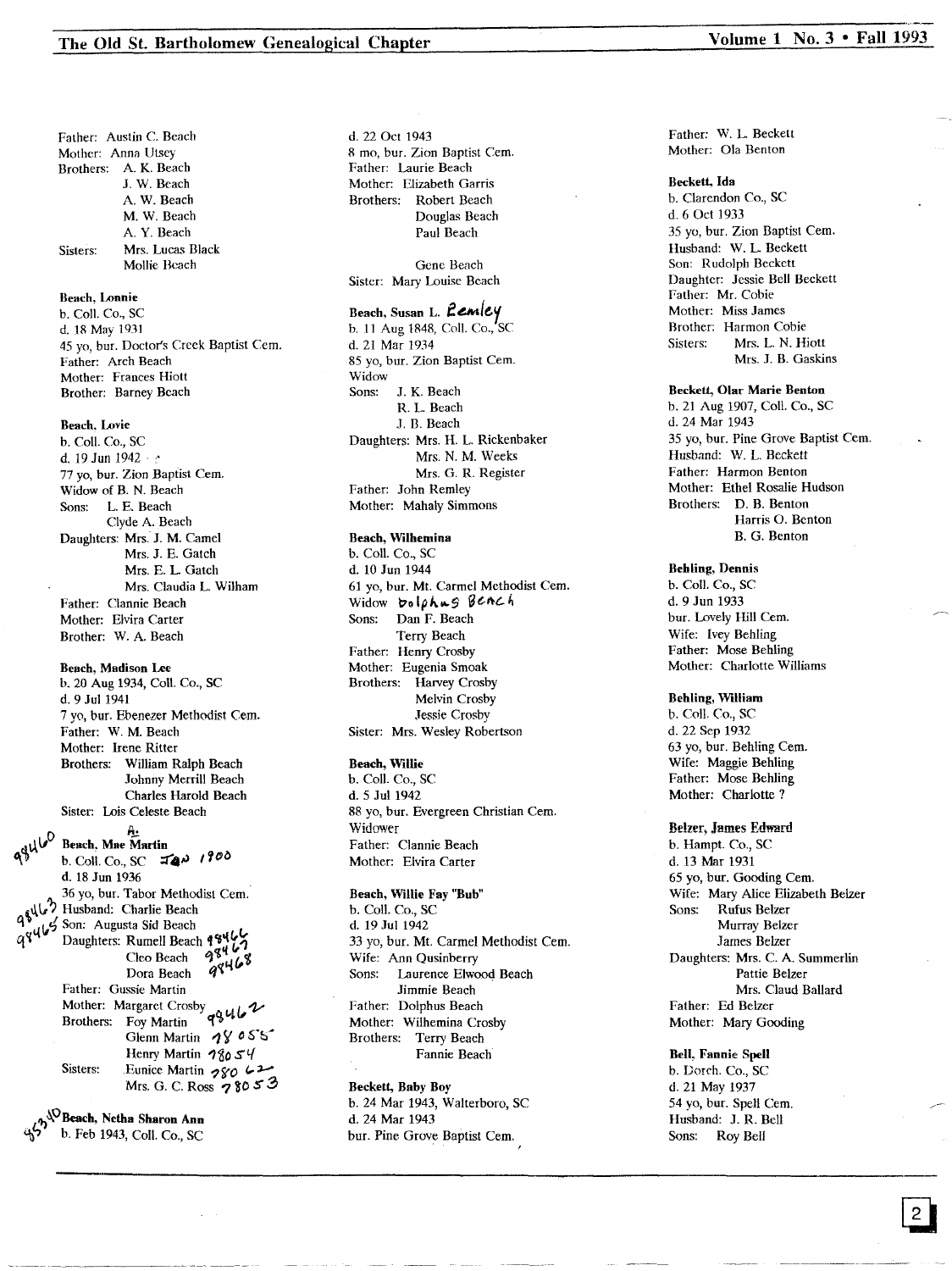#### The Old St. Bartholomew Genealogical Chapter Volume 1 No. 3 • Fall 1993

Mike Bell Daughters: Mrs. H. C. Bennett Mrs. P. C. Platt Mrs. J. F. Adams Mrs. J. R. Robbins Mary Bell Father: Charlie Spell Mother: Anna Kiser Brothers: Ben W. Spell P.F. Spell J.A. Spell C. A: Spell D, S. Spell Sisters: Mrs. L. W. Weeks Mrs. H. A. Westendorff Mrs. J. H. Carr Mrs. O. D. Utsey Mrs. J. J. Simmons

#### Bell, Holcombe Marion

b. 9 Mar 1883, Dorch. Co., SC d. 7 Nov 1937 54 yo, bur. Bethel Methodist Cern. Wife: Claudia Campbell<br>Sons: H. M. Bell, Jr. H. M. Bell, Jr. J. R. Bell Ralph L. Bell R. N. Bell Pitkin G. Bell Daughters: Matilda Bell Helen Bell ;'ather: R. N. Bell Mother: Verlillian Bell Sisters: Laura Bell Mrs. L. D. Canaday

#### Bell, Jessie Edgar

b. Orangeburg Co., SC d. 19 Jan 1938 43 yo, bur. Cottageville Cem. Wife: Hazel Adams Daughters: Alice Elmira Bell Gladys Marie Bell Father: Jessie L. Bell Mother: Alice Hoffman Brother: Donovan B. Bell Sister: Mrs. W. C. Warner

#### Bell, Lillian Ann Laura

b. 13 Dec 1845, Dorch. Co., SC d. 9 Jul 1934 88 yo, bur. Bethel Methodist Cern. Widow of Richard N. Bell Son: H. M. Bell Daughters: Mrs. L. D. Canaday Laura Bell Father: Daniel R. Bell Mother: L. V. Rumph Brother: W. D. Bell

-Bellinger, Harriett Clark CoIl. Co., SC d. 27 Nov 1930

69 yo, bur. Ashepoo Family Cern. Husband: E. F. Bellinger Son: E. F. Bellinger, Jr. Daughters: Mrs. J. B. Chisolm Mrs. John L. Holton Father: William Clark Mother: Mariah Smith

Bellis, Monnie b. Coli. Co., SC d. 2 Jun 1938 46 vo. bur. Live Oak Cem. Wife: Lizzie Bellis Father: Shelton Bellis Mother: Clory Devine

#### Bennett, Annie Neyle Langdale

 $1/198$ 

7986  $1485$ 7989

b. Call. Co., SC d. 27 Jan 1938 29 yo, bur. Ruffin Baptist Cem. Husband: Dr. W. M. Bennett Sons: Billy Bennett infant boy Father: C. N. Langdale Mother: Susan Bailey Brothers: Kenneth Langdale Oliver Langdale

Bennett, Elizabeth b. Call. Co., SC d. 8 Aug 1931 6 yo, bur. Evergreen Christian Cern. Father: G. B. Bennett Mother: Lucy Harter Brothers: 2

# Sisters: 1<br>Bennett, F.C. or<sup>4</sup> b. Walterboro, SC *b*  $\vec{a}$ *w* **19 /87** *(b* d. 21 Jan 1934) bur. Live Oak Cem. Wife: Lou Bennett Sons: Cecil Bennett  $a_1^q$ Star Bennett<sup>2</sup><br>Billy Bennett Billy Bennett Daughters: Virgie Bennet Sunshine Bennett 43 Alice Bennett

Father: John Bennett Mother: Mary Rentz Brother: John Bennett

#### Bennett, Jack Robertson

b. Hampton Co., SC d. 21 May 1931 8 yo, bur. Sandy Run Cem. Father: Willie Bennett Mother: Blonnie Altman

Bennett, John Wesley b. Coli. Co., SC d. 13 Jun 1933

56 yo, bur. Bennett Cem.  $0985$ Wife: Annie Bennett  $1586$ Son: Dr. W. M. Bennett Father: William Bennett Mother: Jane Herndon Sisters: Mrs. E. W. Kinard 29% Mrs. H. W. Hudson Mrs. R. N. Breland 800

Bennett, John Wesley, Sr.  $\pi_{A}$  /1<br>b. Coll. Co., SC *h* /*YG* b. Coll. Co., SC d. 11 Dee 1941 76 vo, bur. Live Oak Cem. Wife: Rosa Driggers<br>Sons: Wesley Bennett, Jr. Sons: Wesley Bennett, Jr.<br>Equivalencetted and the Beamett Fairy Bennett<br>rs: Mrs. J. E. Sanders m. L**-27:** G25 Daughters: Mrs. J. E. Sanders *m*:  $\overline{c} \overline{r}$ <br>Mrs. J. T. Hale *m:*  $\overline{c} \mu r \overline{c}$  *Be.* Mrs. Nick Angelo. Gladys Bennett Father: John Bennett Mother: Lizzie Rentz

,-tiO *q04)* Bennett, Robert b. Call. Co., SC d. 26 Oct 1931 77 yo, bur. Carters Ford Baptist Cern. *'ft(>~/Widower* ~811'lf+h *wl4('re.tO* Sons: E. B. Bennett J. M. Bennett Lee Bennett Louis Bennett C. T. Bennett 1. R. Bennett Daughters: Mrs. J. E. Morris Mrs. J: J. Smith Mrs. E. B. Riddick Mrs. E. M. Terry 945<sup>-35</sup> Father: . Robert Bennett Mother: ? Knight

> Bennett, Vernell b. Coil. Co., SC d.90ct? 19 yo, bur. Red Bank Cem. Husband: Esau Bennett Father: Leroy Williams Mother: Rachel Henderson

#### Benton, Baby b. 19 Jan 1938, Coil. Co., SC d. 19 Jan 1938 bur. Sandy Dam Cern. Father: T. R. Benton Mother: Norissa A. Smoak

Benton, Ethel Mae b. 7 Aug 1938, Walterboro, SC d. 7 Aug 1938 bur. Searson Cern. Father: Rufas E. Benton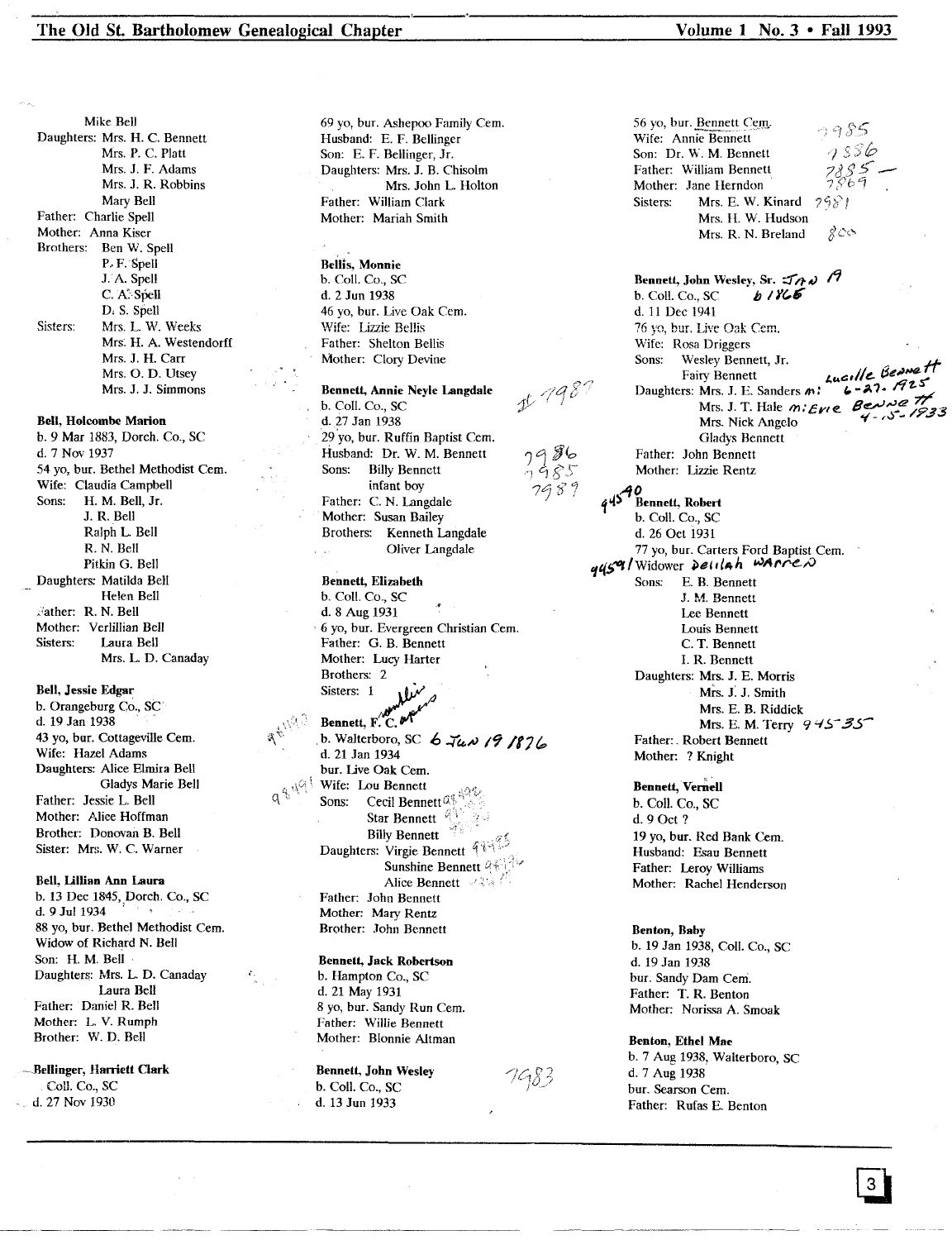Mother: Rita Searson

Benton, Baynard b. Call. Co., SC d. 20 Nov 1940 60 yo, bur. Pine Grove Baptist Cern. Wife: Irene Getsinger<br>Sons: Esmond Bento Esmond Benton Audis Benton Merle Benton Darrell.Benton Daughters: Helen Benton Mrs. Hazel Culbreth Father: George Benton Mother: Artha A. Hudson Brothers: G. C. Benton D. E. Benton Sisters: Mrs. J. B. Hudson Mfs. J. M. Kinard

Benton, Betty Jane b. Call. Co., SC d. 2 Jul 1944 3 rno, bur. Black Creek Baptist Cern. 98469 Father: Ellis Benton 98470 Mother: Annie Moore Brother: George Donald Benton 77623<br>Sisters: Dora Mae Benton Dora Mae Benton Annie Dean Benton

 $\lambda^{\mathsf{O}\,\boldsymbol{\vee}}$  Benton, Clarence b. Coll. Co., SC<br>d. 25 Apr 1935,  $\mu$ u. 25 Apr 1935  $\sigma$ <sup>-14</sup> yo, but. The Grove Baptist Cent. **o** *C* Mother: Sima Bishop<br> *o P* Brothers: Harold Benton 85 397 Brothers: Harold Benton  $8537$ <br>Louis Benton  $73063$ Irvin Benton<sub>e</sub> 5350 Ladson Benton  $85462$ J. D. Benton, Jr. 95404 Sisters: Thelma Benton  $\& S$  398 Rumel Benton **75'4'** Betty Jane Benton  $28427$ 

> Benton, Esther E. b. 27 Oct 1846, Call. Co., SC d. 12 Aug 1938 91 yo, bur. Bethel Methodist Cern. Widow of J. C. Benton Step Son: C. II. Benton Adopted Daughter: Mrs. W. T. Beverly Father: Mack Bryan Mother: Frances Breland Sisters: Sallie Bryan Mrs. Richard Bailey

Benton, Frank George b. Call. Co., SC d. 21 Jul 1940 81 yo, bur. Black Creek Baptist Cern. Wife: Angie Preveaux Sons: E. J. Benton

Benton, H. M. b. Call. Co., SC Joe Benton Hugh Benton Frank Benton Ellis Benton Oden Benton John Benton Daughters: Mrs. C. O. Long Cora Benton Edith Benton Ellen Benton Mrs. M. M. Smith Mrs. Joe Branch Father: E. J. Benton Mother: unknown Brother: John W. Benton Half Brother: Dan Benton Sisters: Annie Bunton Lizzie Southard Half Sister: Aliph Benton

Sisters: d. 24 Jul 1932 75 yo, bur. Pine Grove Baptist Cem.<br>Wife: Mary Benton Sons:  $\frac{1}{\sqrt{2}}$  L. Benton  $\frac{3}{4}$ Sons: Ivy L. Benton **by 44**<br>Berckley Benton **9534** Daughters: Rosa Bryant 13550<br>Etta Getsinger 45351<br>Father: B. G. Benton Mother: Jane Varn Brothers: W. O. Benton  $555\%$ B. B. Benton  $3535$ Mrs. Lou Reynolds<br>Jane Benton 85355 Mrs. Ang**i**e Varn **9536** Pierce Benton 85357 Lilla Bootle  $953\%$ 

Benton, Harry Marion b. Call. Co., SC

d. 11 Oct 1940, Norfolk, VA 3S yo, bur. Uve Oak Cern. Wife: Alice Smoak Son: Harry Marion Benton, Jr. Daughter: Frances Ann Benton Father: Andrew L. Benton Mother: Anna Wilkerson Brother: Eliza Benton<br>Sisters: Mary Smith Mary Smith Mrs. Willie Stanfield

#### Benton, James Edward

b. Colf. Co., SC d. 30 Oct 1933 80 yo, bur. Benton Cem. Widower Sons: J. R. Benton E. L. Benton Oliver Benton Daughter: Mrs. W. F. Morris Father: Oliver Benton Mother: Winnie Martin

|                                           | Brother: H. W. Benton                                                              |                                                                         |
|-------------------------------------------|------------------------------------------------------------------------------------|-------------------------------------------------------------------------|
|                                           | Sisters:                                                                           | Mrs. H. M. Benton                                                       |
|                                           |                                                                                    | Julia Bowers                                                            |
| 62005                                     |                                                                                    |                                                                         |
|                                           | <b>Benton, James McDuffie</b>                                                      |                                                                         |
|                                           | b. 25 May 1889, Coll. Co., SC<br>d. 9 Apr 1941                                     |                                                                         |
|                                           |                                                                                    | 52 yo, bur. Pine Grove Baptist Cem.                                     |
|                                           | Wife: Sinie Bishop                                                                 |                                                                         |
| ماەەدى                                    | Sons:                                                                              | Harold Benton 85377                                                     |
|                                           |                                                                                    | Louis Benton $\rightarrow 30.43$                                        |
|                                           |                                                                                    | Irving Benton 5350                                                      |
|                                           |                                                                                    | Ladson Benton 35462                                                     |
|                                           |                                                                                    | J.D. Benton $85404$                                                     |
|                                           |                                                                                    | Robert Benton 62007                                                     |
|                                           | 85398 Daughters: Mrs. J. E. McDaniel                                               |                                                                         |
|                                           | 28467                                                                              | Rumell Benton                                                           |
|                                           |                                                                                    | <b>Betty Benton</b>                                                     |
|                                           | 69649 Father: J. M. Benton<br>69650 Mother: Annie E. Bishop                        |                                                                         |
|                                           | 36281 Brothers: Bennie Benton                                                      |                                                                         |
|                                           |                                                                                    |                                                                         |
|                                           | $\frac{25385}{1877}$ Laurie Benton                                                 |                                                                         |
|                                           | $85387$ Brantly Benton<br>$85387$ Heyward Benton                                   |                                                                         |
|                                           |                                                                                    |                                                                         |
|                                           | 85389 Sisters:                                                                     | Jannie Griffin                                                          |
|                                           |                                                                                    | 85390 Mrs. D. M. Saunders                                               |
|                                           |                                                                                    |                                                                         |
|                                           | <b>Benton, James Medicus</b>                                                       |                                                                         |
|                                           | b. Coll. Co., SC<br>d. 12 Jul 1936                                                 |                                                                         |
|                                           |                                                                                    | 82 yo, bur. Pine Grove Baptist Cem.                                     |
| 4650                                      | Wife: Annie Elizabeth Bishop                                                       |                                                                         |
|                                           | Sons:                                                                              | D. B. Benton                                                            |
|                                           |                                                                                    | L. J. Benton $\mathbb{R}^n$                                             |
|                                           |                                                                                    | J. D. Benton $\mathbb{R}$                                               |
|                                           |                                                                                    | G. T. Benton $f^{\text{max}}$                                           |
|                                           |                                                                                    | R. B. Benton g \$397                                                    |
|                                           |                                                                                    | E. H. Benton 95388                                                      |
|                                           | 85387 Daughters: Mrs. H. L. Griffin                                                |                                                                         |
|                                           | 85390<br>Father: Edward Benton                                                     | Mrs. D. M. Saunders                                                     |
|                                           | Mother: Martha Varn                                                                |                                                                         |
|                                           |                                                                                    |                                                                         |
|                                           | 5355 Benton, Jane                                                                  |                                                                         |
| યુરુ                                      | b. Coll. Co., SC                                                                   | Aug 311866                                                              |
|                                           | d. 17 Jun ? 1934                                                                   |                                                                         |
|                                           | 67 yo, bur. Peniel Methodist Cem.                                                  |                                                                         |
|                                           |                                                                                    | guo W Mother: B. G. Benton<br>guo W Mother: ? Varn Three AND Benth VARN |
|                                           |                                                                                    |                                                                         |
|                                           |                                                                                    |                                                                         |
|                                           |                                                                                    | Will O. Benton 15397                                                    |
|                                           | Sisters:                                                                           | Rosa Benton g 5357                                                      |
|                                           |                                                                                    | 85354 Mrs. Charlie Reynolds                                             |
|                                           |                                                                                    | Mrs. P. L. Bootle $5535$                                                |
|                                           |                                                                                    | Mrs. W. B. Varn 85356                                                   |
| $\mathcal{M}^{\mathcal{A}^{\mathcal{A}}}$ |                                                                                    |                                                                         |
|                                           | Benton, Jasper L.                                                                  |                                                                         |
|                                           | d. 5 May ?, Savannah, GA                                                           |                                                                         |
|                                           |                                                                                    | /48 yo, bur. Doctor's Creek Baptist Cem.                                |
|                                           | 48 yo, bur. Doctor's Cr<br>(17 Wife: Martha Breland<br>(2 \, 10 \, 500s: Freeman B |                                                                         |
|                                           | $\frac{1}{4}$ $5\sqrt{0}$ Sons: Freeman Benton                                     |                                                                         |
|                                           |                                                                                    |                                                                         |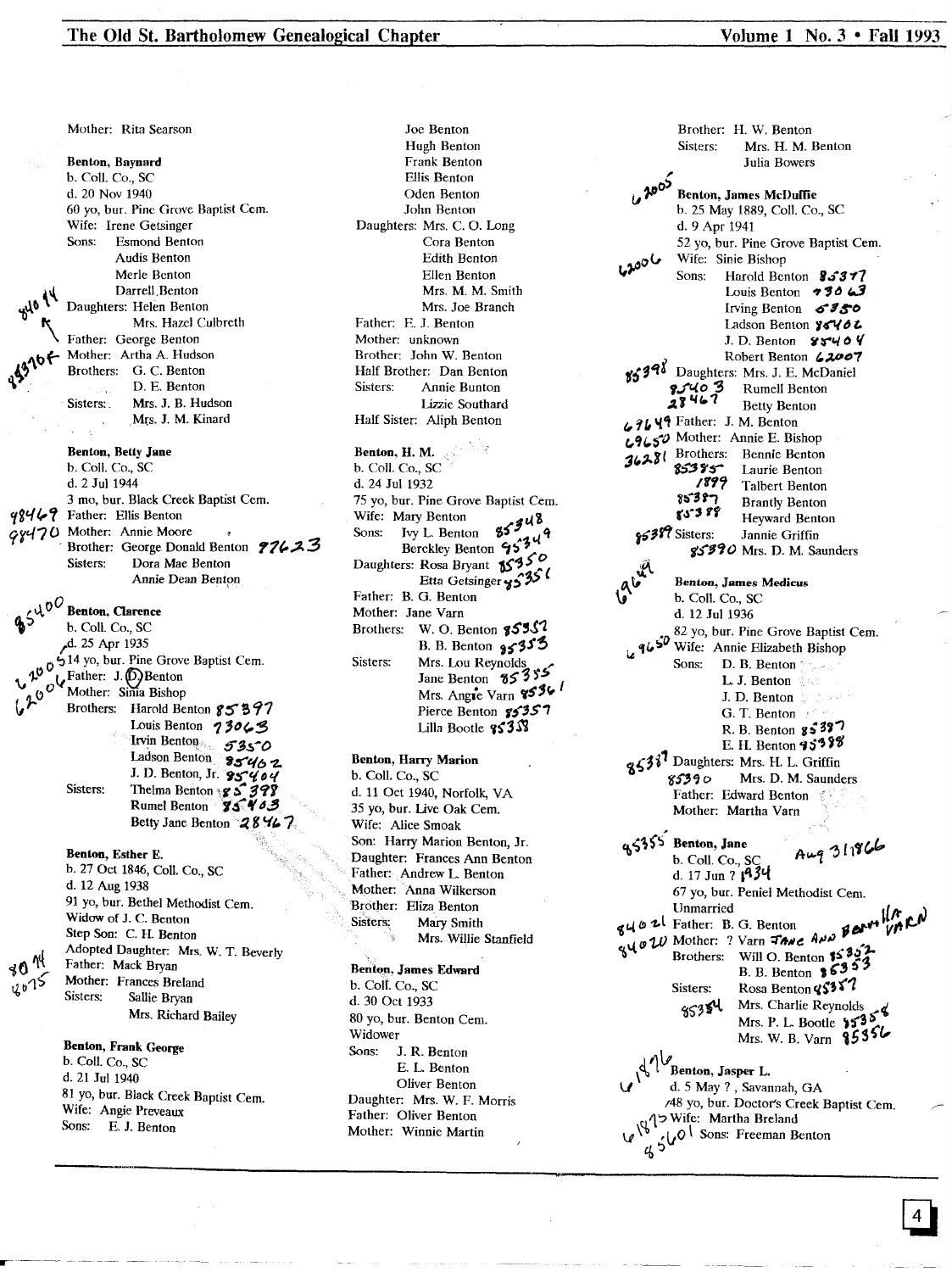*,,01'*  $-45\%$  Julius Benton<br>4560<sup>9</sup> Rex Benton 450 Rex Benton<br>Daughters: Velma Waldhouse 850<sup>0</sup> Daisy Benton **85 6000**<br>Alvonel Benton **c65<sup>-60</sup>** Benton, Louis b. Call. Co., SC d. 18 Feb 1938, Charleston, SC 25 yo, bur. Smoaks Cem.<br>Unmarried Unmarried<br>Father: John Henry Benton 1987 Mother: Lily Driggers 1988 Brothers: Sam Benton 1113 Albert Benton 434 Sister: Mrs. Clint Dewitt Benton, Mary §5<sup>317</sup> b. Coli. Co., SC d. 18 Feb 1931 79 yo, bur. Pine Grove Baptist Cern. Widow of W. E. Benton  $3501\,$ <br>Sons: Edward Benton Joe Benton  $3312$ Daughters: Maggie Martin Mrs. C. J. Byron Mrs. G. M. Grayson Mrs. Mannie Blocker Father: Sebron Fisk Mother: Adie Kinard

#### lenton, Myrtle DuBois

b. Pink Hill, NC d. 3 Sep 1940 50 yo, bur. Jacksonboro Baptist Cem. Husband: H. W. Benton Daughter: Vernelle Benton

#### Benton, Percy

b. Charleston Co., SC d. 27 Feb 1933 23 yo, bur. Black·Creek Baptist Cern. Wife: Alma Iriel Father: Frank Benton Mother: Lizzie Petit

### Benton, Rita Aline Searson

b. Beaufort Co., SC d. 8 Aug 1938 28 yo, bur. Searson Cern. Husband: R. E. Benton Father: T. M. Searson Mother: Clara Heap Brothers: Elliott M. Searson R. Hughes Searson Sisters: Clifford Searson Anita Searson Agnes Searson

### Bernard, Joseph O. Victor

b. 1 Jan 1923, Waterville, ME 1. 10 Jun 1943, Luray, SC 20 yo, bur. Waterville, ME

Unmarried Father: Alexander Bernard Mother: Marie Laflamne. Berry, Annie L. b. Coll. Co., SC  $\cdot$ d. 26 Apr? 58 yo, bur. Live Oak Cern: Widow of James E. Berry Sons: H. L. Berry J. L. Berry G.L. Berry P. J. Berry Daughters: Mrs. I. D. Avant Mrs. E. W. Sanders Mrs. Fred Hubbard Mrs. W. L. Prentiss Mrs. Moody Beach Mattie Berry Lydia Berry Thelma Berry Father: Henry Herndon Mother: Martha Halford

### Berry, Baby Girl

b. 21 Apr 1943, Walterboro, SC d. 21 Apr 1943 bur. Live Oak Cem. Father: Jack W. Betry Mother: Clara Kinard

#### Berry, Elvin

b. Dorchester Co., SC d. 17 Aug 1940 40 yo, bur. Hiott Cem. Wife: Lizzy Berry Father: Sam Berry Mother: Ellen Berry

#### Berry, James Atwell

b. Call. Co., SC d. 1 Feb 1941 36 yo, bur. Bethel Methodist Cern. Unmarried Father: Charles H. Berry Mother: Henrietta Hudson Brother: G. A. Berry<br>Sisters: Mrs. H. H Mrs. H. H. Sweat Mrs. D. E. Crosby

### Berry, James Edward b. Call. Co., SC d. 7 Jun 1933 64 yo, bur. Live Oak Cern. Wife: Annie Berry<br>Sons: H. Lucas B H. Lucas Berry J. L. Berry G. L. Berry P. J. Berry Daughters: Mrs. Ivy Avant Mrs. Eugene Sanders Mrs. Fred Hubbard Mrs. Moody Beach

Mrs. W. L. Prentiss Lydia Berry Mattie Berry Thelma Berry<br>Father: James Berry 4837 Mother: Janie Fairey  $68380$ Brothers: F. J. Berry L. H. Berry Sister: Mrs. S. W. Breland  $574$ 

#### Bessellieu, Agnes

b. Call. Co., SC d. 7 Mar 1939 87 vo, bur. Sandy Dam Cem. Widow of John H. Bessellieu Son: George A. Bessillieu Daughters: Mrs. H. F. Towles Mrs. F. T. Towles Step Daughter: Mrs. Leon Laricy Father: John Laricy Mother: Elizabeth Sanders

#### Bethea, Frank b. Call. Co., SC

d. 8 Apr 1931 Unmarried bur. Poor Farm Oem. Father: Alfred Bethea Mother: ? Robinson

#### Beverly. Henry F. b. Call. Co.; Sc.

d. 2 Apr 1944 68 yo, bur. Jones Swamp Pent. Holiness Cern. Wife: Annie Nettles<br>Sons: N. N. Beverl N. N. Beverly Luther Beverly Daughters: Mrs. Jessie Crosby Mrs. Willie Groves *TAL Leverly*<br>Father: Carl Beverly Mother: ? Smoak Half brothers: Walter Beverly Gary Beverly Half sister: Mrs. Horace Goethe

#### Beverly, Norwood Robert b. Bluffton, SC d. 4 May 1941 28 yo, bur. Tabor Methodist Cem. Wife: Zelmer Morris Daughters: Edna Raye Beverly Della Mae Beverly Father: Robert L. Beverly Mother: Estelle Bodford Brother: Jack Beverly

#### Biggs, Annie Marie Avant b. Coil. Co., SC

d. 20 Jun 1938, Detroit, MI 39 yo, bur. Peniel Methodist Cern. Husband: George W. Biggs Father: Julius Avant Mother: Ella Martin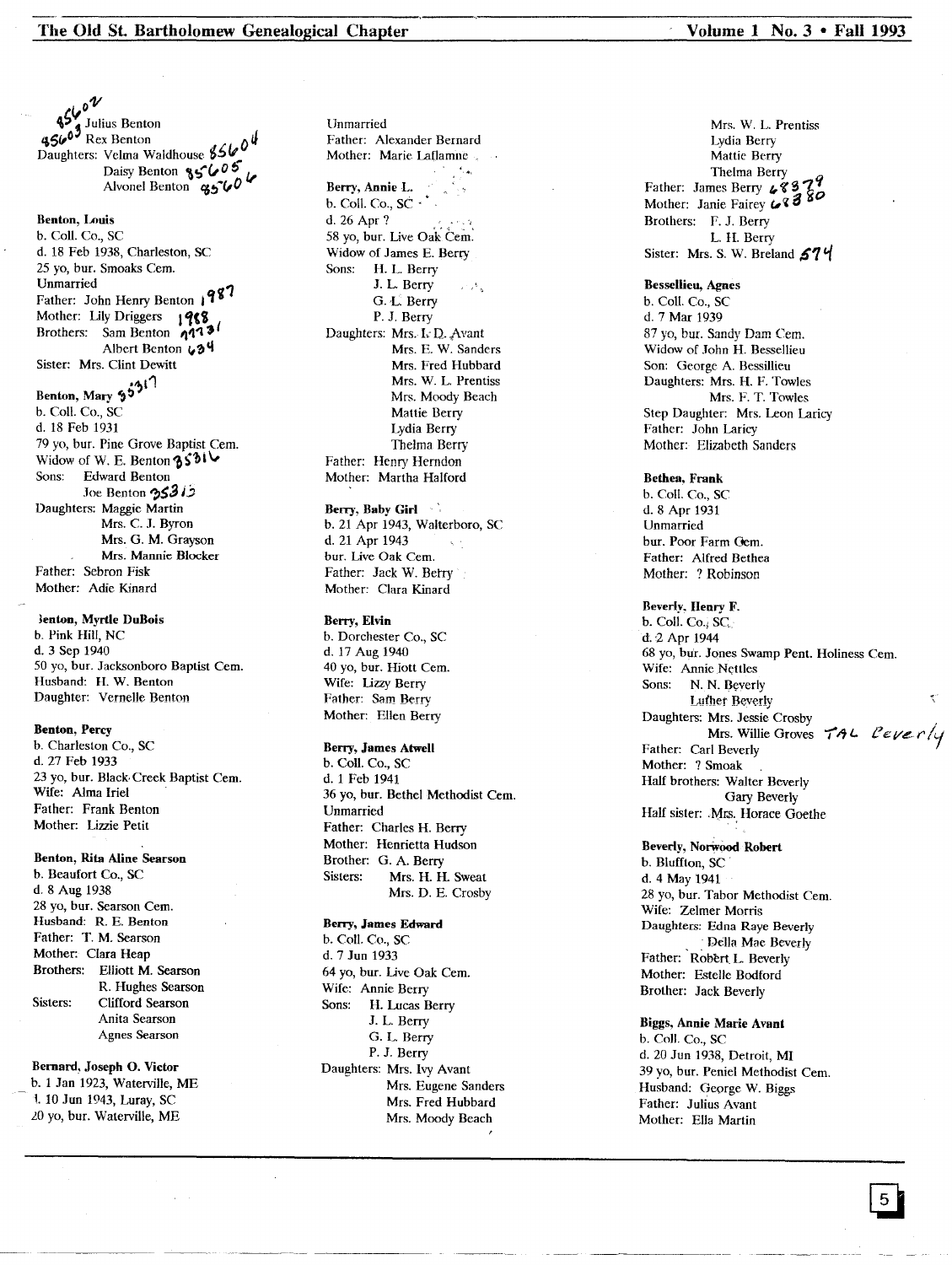Brothers: Tom Avant Luther Avant Adalee Avant Julian Ayant Sister: Ola Butier

#### Bird, Frank Collins

b. 7 Feb 1901, Atlanta, GA d. 13 Feb 1937 35 yo, bur. Atlanta, GA Wife: Ruth Cannon Sons: Collins Bird, Jr. David Bird Daughter: Martha Lee Bird Father: William Bird Mother: Minnie Collins Sisters: 3

#### Bishop, Agnes

b. Call. Co., SC d. 2 Aug 1931 32 yo, bur. Peniel Baptist Cem. Husband: W. J. Bishop Child: infant, adopted Father: adopted by J. W. Bishop<br>Mother: Viney Varn  $\mathbf{u}^{\mathrm{u}}$ 

Bishop, Annie Blocker � b. Coli. Co., SC d. 12 Nov 1935 58 yo, bur. Peniel Methodist Cem.<br>Husband: Jacob W. Bishop  $\bigcup_{n=1}^{\infty}$ Daughters (adopted): Allie Mae Bishop **1**9059 Father: James Blocker **92412**<br>Mother: Remy Benton **92413** Brothers: T. J. Blocker (, 17<sup>4</sup> George Blocker Sister: Mrs. George Alexander Bishop, Carrie Benton  $\sqrt{1^2}$ 

b. Call. Co., SC d. 8 Oct 1934 45 yo, bur. Live Oak Cem.<br>Husband: Melvin Bishop  $\mathbf{v}_1^4$ Hather: George Benton 840 44 Mother: Arthur Hudson 25310 Mother: Arthur Hudson **'s** 37 Ed Benton 3537 Mrs. Berry Hudson 85 <sup>275</sup> Mrs. Julius Kinard  $1.125$ 

#### Bishop, Estelle

b. 1891, Call. Co., SC d. 29 Apr 1941, Charleston, SC 50 yo, bur. Red Bank Cern. Father: Landy Bishop

<sup>۲</sup> ک<sup>ی </sup> ک<sup>ے</sup> کا Bishop, George Washington کا کا b. Call. Co., SC

d. 30 Dec 1931 52 yo, bur. Shiloah Baptist Cern. Wife: Hettie Varn \$5 **b 53** Daughters: Elise Bishop 85655 Doris Bishop \$5656 Father: W. W. Bishop 55291 Mother: Caroline Nettles 3529 Brother: W. J. Bishop  $23000$ Sisters: Annie Hiott Dora Sineath 17400 Mrs. C. K. Breeland *460 36* Mrs. J. D. Benton Mrs. J. B. Benton  $96511$ Bessie Bishop

#### Bishop, Kate

b. Call. Co., SC d. 24 Aug 1937, Charleston, SC 60 yo, bur. Peniel Baptist Cern. Son: Joseph Bishop Daughters: Mrs. J. L Preacher Mrs. L. C. Breland Mrs. W. C. Smoak<br>Father: William Bishop 4699 Father: William Bishop  $\forall$   $\forall$  ,  $\forall$   $\forall$ Mother: Mahaly Weekley  $\eta_{\mathcal{L}_n}$ . Sisters: Lizzie Benton **9650**<br>Jane Herndon Harriett Varn 84026

Bishop, Mary Lula b. Coli. Co., SC d.6 Feb 1939 73 yo, bur. Kinsey Cem. Husband: P. D. Bishop Sons: Herbert Bishop Clinton Bishop Douglas Bishop Daughters: Mrs. K. L. Ackerman Mrs. A. C. Koger<br>Mrs. C. H. Guess s. R. J. Campbell Father: Jasper McMillan Mother: Jane Caster Half Brother: H. R. McMillan Half Sisters: Rosa Elirhardt Mrs. Frank McMillan

# **Black**, Brawley

b. Call. Co., SC d. 1 Mar 1937 44 yo, bur. Live Oak Cern. Father: Dr. Henry Black Mother: Irene Price Sister: Mrs. Edwin Martin

Black. David B. b. 22 Jun 1879, ColI. Co., SC d. 14 Jun 1943 63 yo, bur. Live Oak Cem. Wife: Rosa Ayer<br>Sons: D. Delisle D. Delisle Black Herbert M. Black

Daughter: Mrs. A. B. Brown Father: Robert Black Mother: Jane Elizabeth Smith Brother: H. W. Black, Jr. Sister: Mrs, W. B. Gruber

#### Black. Eugene Williams

b. Walterboro, SC d. 18 Jun 1937, Charleston, SC 37 yo, bur. Live Oak Cern. Wife: Louise Nancy Wells Son: Eugene William Black, Jr. Daughter: Betty Louise Black Father: H. W. Black, Jr. Mother: Essie Frasier Sister: Florence Price

#### Black. Irene

b. 6 Oct 1860, Call. Co., SC d. 13 May 1931 70 yo, bur. Live Oak Cem. Widow of Dr: H. W. Black Son: Braly Black Daughter: Chase Black' Father: Rev. B. G. Price Mother: Rebecca Beach Brother: B. G. Price Sisters: Amanda Linder Carrie Padgett Bianca P. Padgett

#### Black. Mary E.

b. McLaughing Co., NC d. 7 Mar 1933, Yemassee, SC 65 yo, bur. Ebenezar Cern. Husband: J. C. Black Son: Fred Black Daughter: Mrs. T. J. Beaver Father: L. B. Henry Mother: Mollie Savalle

# Black, Robert (Son)  $9393$

b. Call. Co., sc d. 15 Feb 1935 Widower of Janie Smith  $93394$ Sons: Tom Black Rev. Walter Black Daughters: Mrs. George Florence Della Williams Mrs. J. A. Breland Donie Sanders Mrs. George Campbell *~1tJ 70*Father: Robert Black Mother: Betsy Caldwell Brothers: II. W. Black David Black Sisters: Mrs. W. B. Gruber Mrs. C. B. Gahagan Mrs. H. A. Patterson

(to be continued in next issue)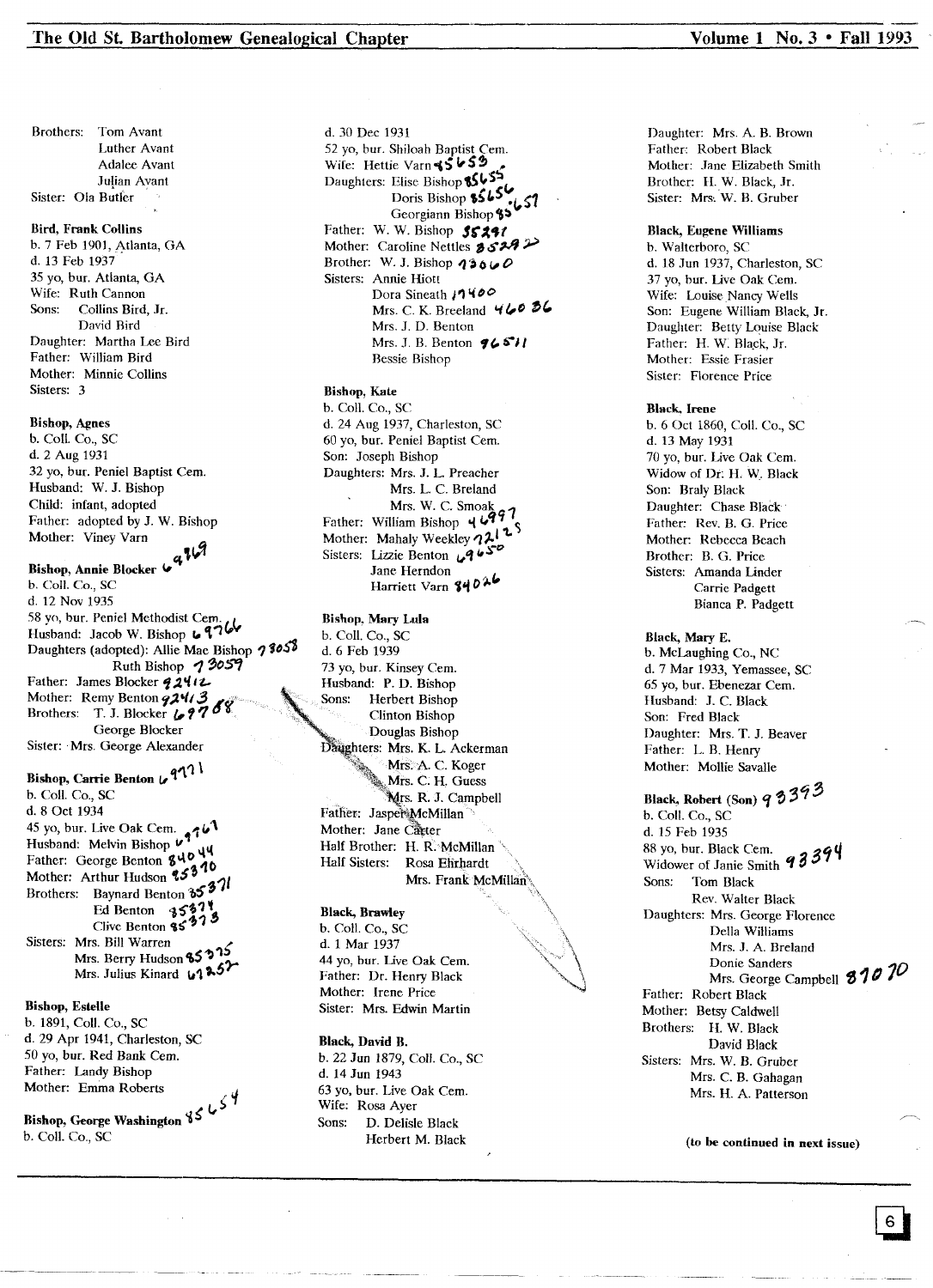The Old St. Bartholomew Genealogical Chapter

Volume 1 No. 3 • Fall 1993

GARRIS, KINSEY, BLACK, HEYER, SMOAK, and BENNETT in Colleton

Co.

# **MEMBERSHIP INFORMATION**

Surnames from members' charts. If you have not sent your pedigree chart-do so soon.

**Member's Name** BRENDA D. LITILER DEANNA C. PADGETI **Member's Address** 920 59th Avenue Terrace E. Bradenton, FL 34203 3405 Moonlight Avenue **Researching** DRAWDY, BRYAN, BEACH,<br>PRIESTER, SULLIVAN, HIOTT, SULLIVAN, HIOTT, GOODING, MARCHANT, and BENTON in Colleton Co. PADGETT, HIERS, WILSON, MILEY, FRALIX, GOODWIN,

EI Paso, TX 79904 (915) 755-7881

# **Welcome, New Members!**

WILMA F. CANTRELL, 7 Catherine Way, Cartersville, GA 30120

NORA MORRIS, P. O. Box 433, Brunswick, GA 31521

LINDA GRIMES, 1201 West Shore Drive, Brunswick, GA 31525

JOYCE B. LINDER, Route 2, Box 1261, Ruffin, SC 29475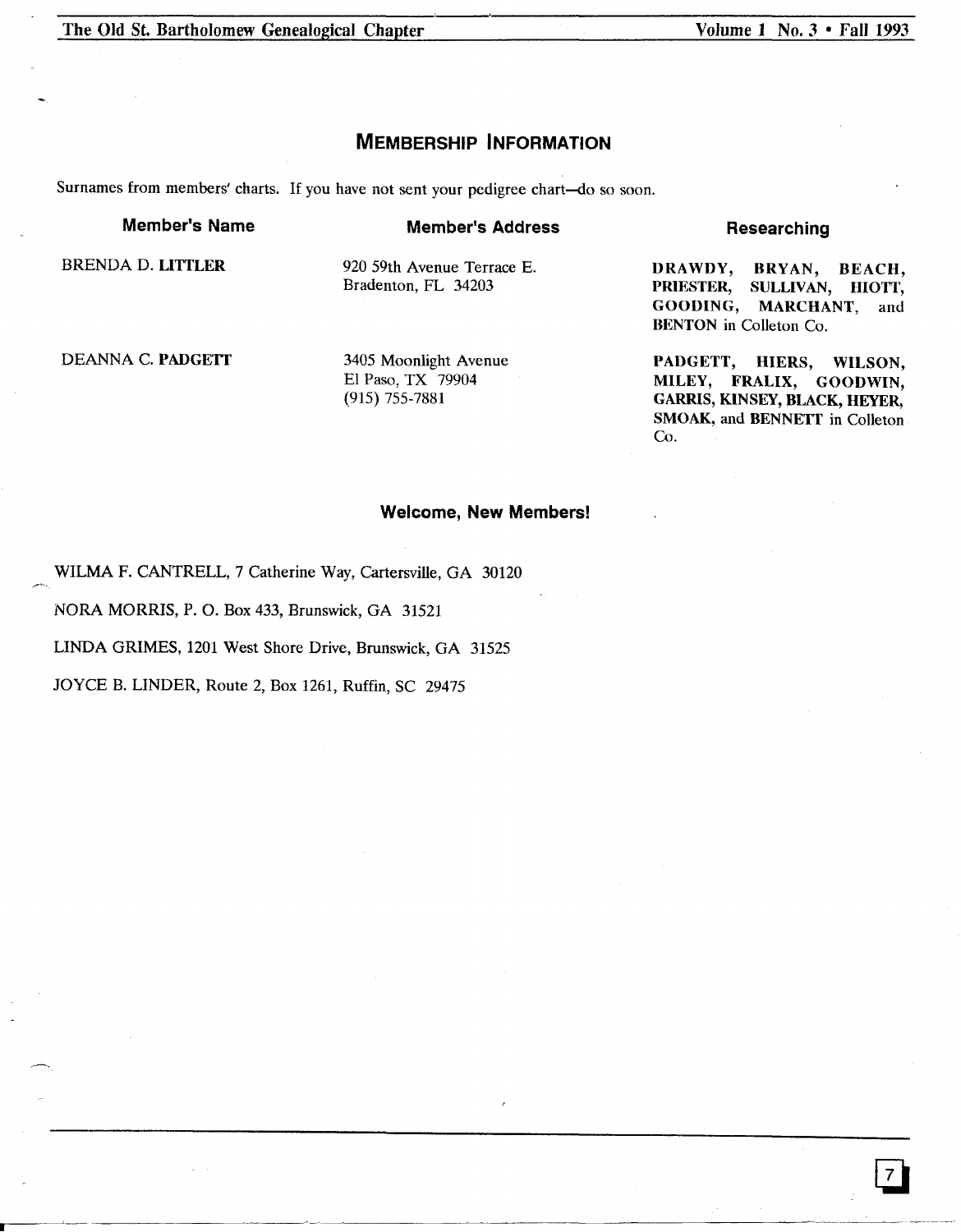

# **BEACH, DuBoIS, PRICE, ULMER, BLOCKER, WARREN, COOLER**

Susan B. Sloan, 131 Dixon Circle, Fayetteville GA 30214

(404) 461-2458

Interested in sharing and receiving information on families and descendants of Edwin BEACH and Sally BLOCKER; Lewis Capers BEACH, Sr. (1820-1896) and Annie Sarah WARREN (1818-1891); Lewis Capers BEACH, Jr. (1851-1928) and Sallie Elizabeth PRICE (1857-1926); Gary Clinton "Ned" BEACH (1882-1938) and Jeannette Ruth DUBOIS (1905-1986).

Also seeking information on (Reverend) Bud G. PRICE (1828-1890) and Rebecca A. BEACH (1828-1909)-buried at Zion Baptist Church; and John Boswell "JB" DUBOIS (1873-1925) and Emma Jane COOLER (1875-1916)-JB's father was also named John and his mother was Annie ULMER-Emma Jane's father is believed to have been named<br>Joseph COOLER. His wife's name was Mary. Joseph COOLER. His wife's name was Mary.

# **PADGETT (Variant Spellings)**

Deanna Padgett, 3405 Moonlight Avenue, El Paso TX 79904

Would like to correspond with persons having PADGETT connections in S. C. Family roots are in the area of Smoaks, Padgetts, and Williams, S. C. Lines extend into Beaufort, Barnwell, and Edgefield Counties, and beyond. Can best help you if you can establish an 1850 Colleton County Census PADGETI connection. If not, perhaps our PADGETT network can help.

# **ROBERTSON, STANLEY (Variant Spellings)**

Alcyone R. Smith, Route 1, Box 126, Live Oak FL 32060 (904) 364-4949

Seeking information on John ROBERTSON (various spellings) and Susannah STANLEY who were married in Colleton District, 2 April 1807,by a Methodist minister named MCCORMICK. They are in Florida Territory around 1835. Believe some of the older children may have remained in S. C. John's parents were William and Sarah ROBERTSON. Census records indicate that John, Susannah, and their children were born in S. C. Would like to correspond with anyone with information and will share or reimburse expenses.

# **SMOAK, RICE (RISHER)**

John E. Nettles, 524 Feemster Lane, Rock Hill SC 29703-9091 (803) 324-7848

Needs to correspond with anyone having information about family of Andrew SMOAK and his fourth wife? RICE (RISHER). Their daughter Lavenia (11 July 1809-1 July 1885) married Mark NETTLES who is listed as a co-signer on pension indents for Andrew. No documentation found identifying the RICE (RISHER) parents of Lavenia her siblings. Willing to pay for postage, copy charges, or computer disks.